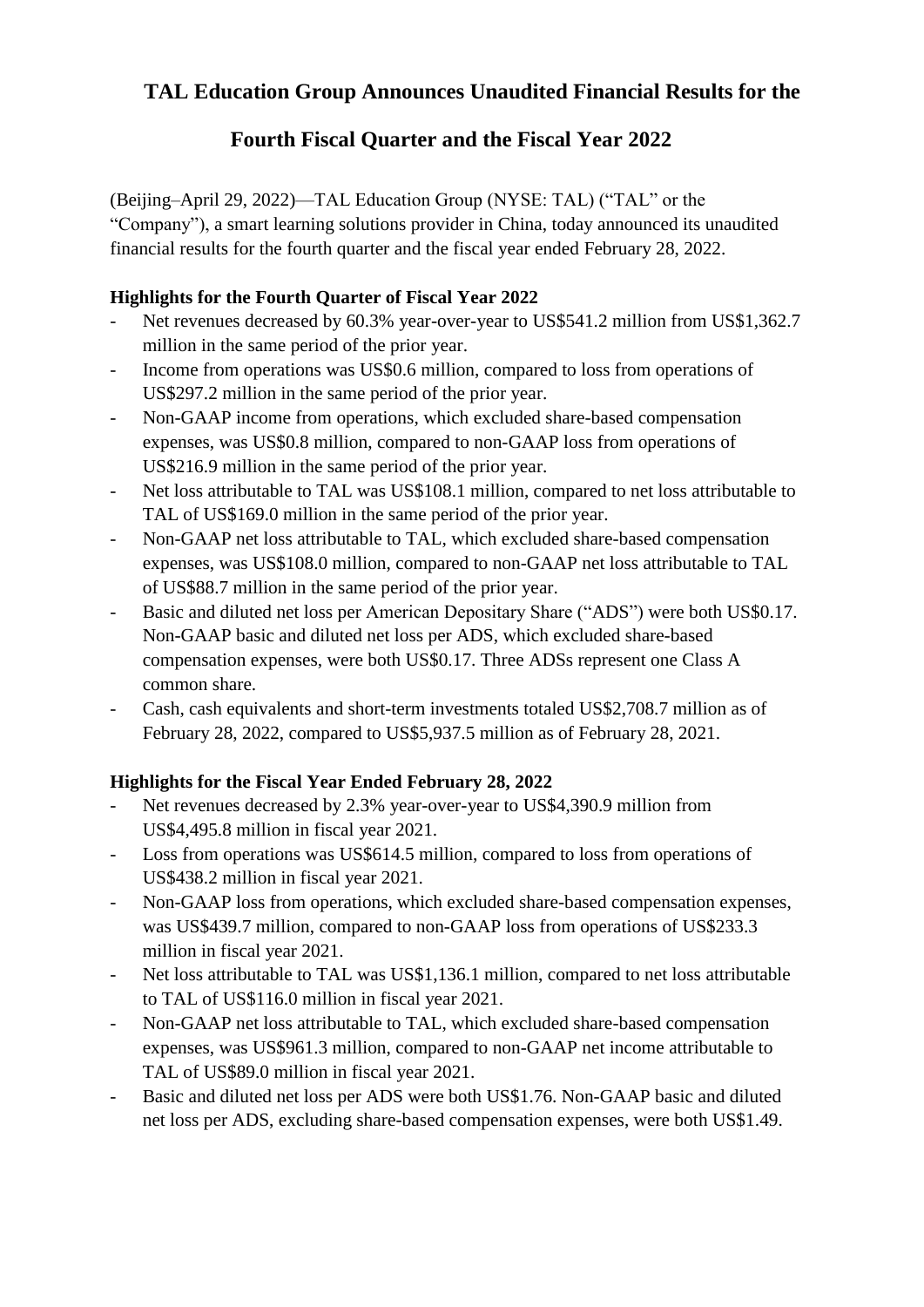## **Financial and Operating Data——Fourth Quarter and Fiscal Year 2022**

(In US\$ thousands, except per ADS data and percentages)

l,

|                                                         | <b>Three Months Ended</b> |            |                       |  |
|---------------------------------------------------------|---------------------------|------------|-----------------------|--|
|                                                         | February 28,              |            |                       |  |
|                                                         | <u>2021</u>               | 2022       | Pct.<br><b>Change</b> |  |
| Net revenues                                            | 1,362,689                 | 541,152    | $(60.3\%)$            |  |
| Operating (loss)/income                                 | (297,210)                 | 644        | $(100.2\%)$           |  |
| Non-GAAP operating (loss)/income                        | (216,872)                 | 779        | $(100.4\%)$           |  |
| Net loss attributable to TAL                            | (169,002)                 | (108, 123) | $(36.0\%)$            |  |
| Non-GAAP net loss attributable to TAL                   | (88, 664)                 | (107,988)  | 21.8%                 |  |
| Net loss per ADS attributable to TAL – basic            | (0.27)                    | (0.17)     | $(37.0\%)$            |  |
| Net loss per ADS attributable to TAL – diluted          | (0.27)                    | (0.17)     | $(37.0\%)$            |  |
| Non-GAAP net loss per ADS attributable to TAL – basic   | (0.14)                    | (0.17)     | 20.0%                 |  |
| Non-GAAP net loss per ADS attributable to TAL – diluted | (0.14)                    | (0.17)     | 20.0%                 |  |

## **Fiscal Year Ended February 28,**

|                                                                  | 2021       | 2022        | Pct.<br><b>Change</b> |
|------------------------------------------------------------------|------------|-------------|-----------------------|
| Net revenues                                                     | 4,495,755  | 4,390,907   | $(2.3\%)$             |
| <b>Operating loss</b>                                            | (438, 224) | (614, 516)  | 40.2%                 |
| Non-GAAP operating loss                                          | (233, 279) | (439, 684)  | 88.5%                 |
| Net loss attributable to TAL                                     | (115,990)  | (1,136,115) | 879.5%                |
| Non-GAAP net income/(loss) attributable to TAL                   | 88,955     | (961, 283)  | $(1,180.6\%)$         |
| Net loss per ADS attributable to TAL – basic                     | (0.19)     | (1.76)      | 828.3%                |
| Net loss per ADS attributable to TAL – diluted                   | (0.19)     | (1.76)      | 828.3%                |
| Non-GAAP net income/(loss) per ADS attributable to TAL – basic   | 0.15       | (1.49)      | $(1,124.2\%)$         |
| Non-GAAP net income/(loss) per ADS attributable to TAL – diluted | 0.14       | (1.49)      | $(1,162.6\%)$         |
|                                                                  |            |             |                       |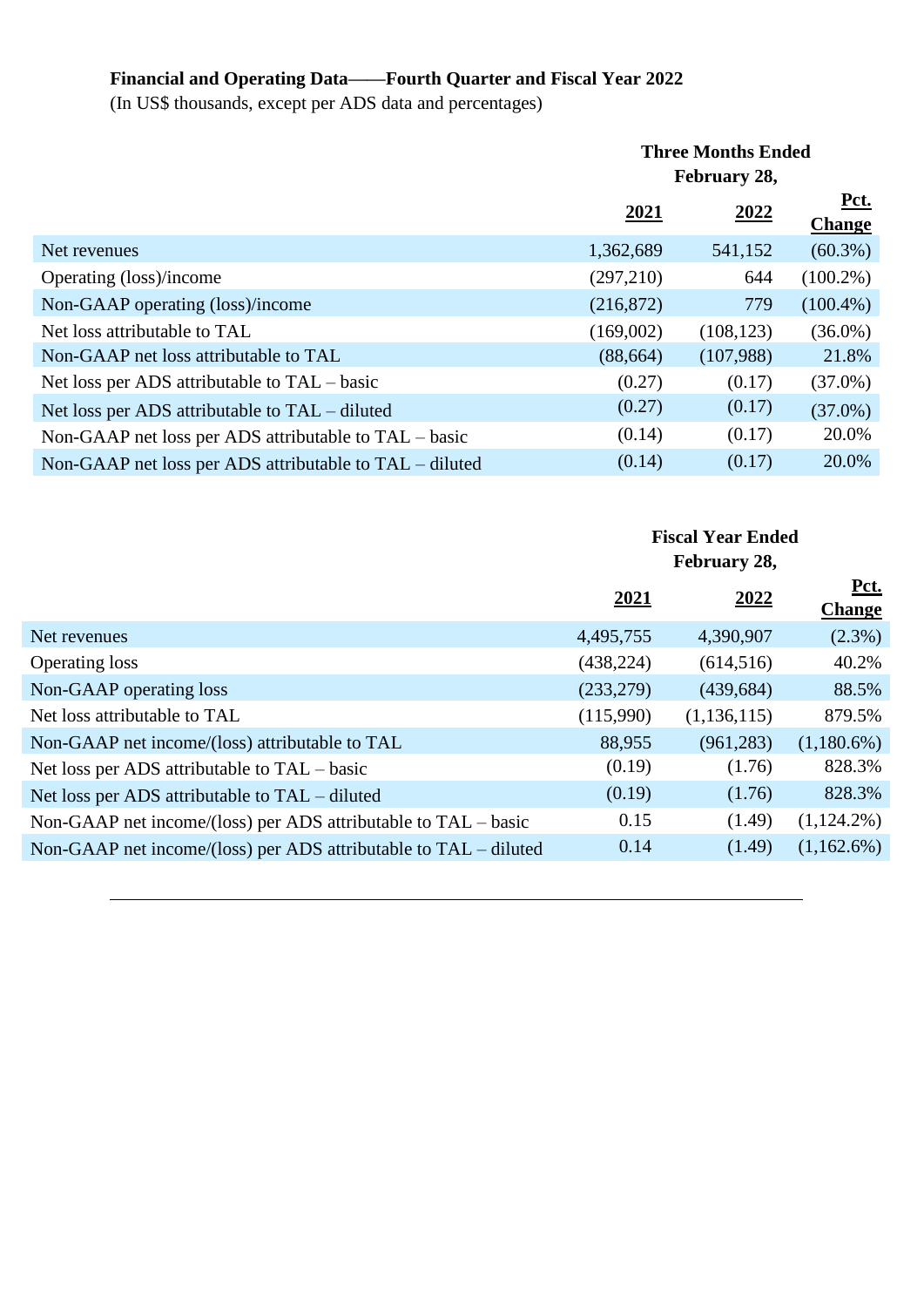## **Financial Results for the Fourth Quarter of Fiscal Year 2022**

### *Net Revenues*

In the fourth quarter of fiscal year 2022, TAL reported net revenues of US\$541.2 million, representing a 60.3% decrease from US\$1,362.7 million in the fourth quarter of fiscal year 2021.

## *Operating Costs and Expenses*

In the fourth quarter of fiscal year 2022, operating costs and expenses were US\$546.3 million, representing a 67.1% decrease from US\$1,662.0 million in the fourth quarter of fiscal year 2021. Non-GAAP operating costs and expenses, which excluded share-based compensation expenses, were US\$546.2 million, representing a 65.5% decrease from US\$1,581.7 million in the fourth quarter of fiscal year 2021.

Cost of revenues decreased by 65.9% to US\$198.1 million from US\$581.4 million in the fourth quarter of fiscal year 2021. Non-GAAP cost of revenues, which excluded share-based compensation expenses, decreased by 65.9% to US\$197.9 million, from US\$580.8 million in the fourth quarter of fiscal year 2021.

Selling and marketing expenses decreased by 84.3% to US\$103.5 million from US\$660.5 million in the fourth quarter of fiscal year 2021. Non-GAAP selling and marketing expenses, which excluded share-based compensation expenses, decreased by 82.2% to US\$113.1 million, from US\$635.5 million in the fourth quarter of fiscal year 2021.

General and administrative expenses decreased by 39.2% to US\$212.1 million from US\$348.6 million in the fourth quarter of fiscal year 2021. Non-GAAP general and administrative expenses, which excluded share-based compensation expenses, decreased by 31.1% to US\$202.5 million, from US\$293.9 million in the fourth quarter of fiscal year 2021.

Total share-based compensation expenses allocated to the related operating costs and expenses decreased by 99.8% to US\$0.1 million in the fourth quarter of fiscal year 2022 from US\$80.3 million in the same period of fiscal year 2021.

Impairment loss on intangible assets and goodwill was US\$32.6 million for the fourth quarter of fiscal year 2022, compared to US\$71.5 million for the fourth quarter of fiscal year 2021.

## *Gross Profit*

Gross profit decreased by 56.1% to US\$343.1 million from US\$781.2 million in the fourth quarter of fiscal year 2021.

## *(Loss)/Income from Operations*

Income from operations was US\$0.6 million in the fourth quarter of fiscal year 2022, compared to loss from operations of US\$297.2 million in the fourth quarter of fiscal year 2021. Non-GAAP income from operations, which excluded share-based compensation expenses, was US\$0.8 million, compared to Non-GAAP loss from operations of US\$216.9 million in the same period of the prior year.

## *Other Income/ (Expense)*

Other expense was US\$0.7 million for the fourth quarter of fiscal year 2022, compared to other income of US\$7.9 million in the fourth quarter of fiscal year 2021.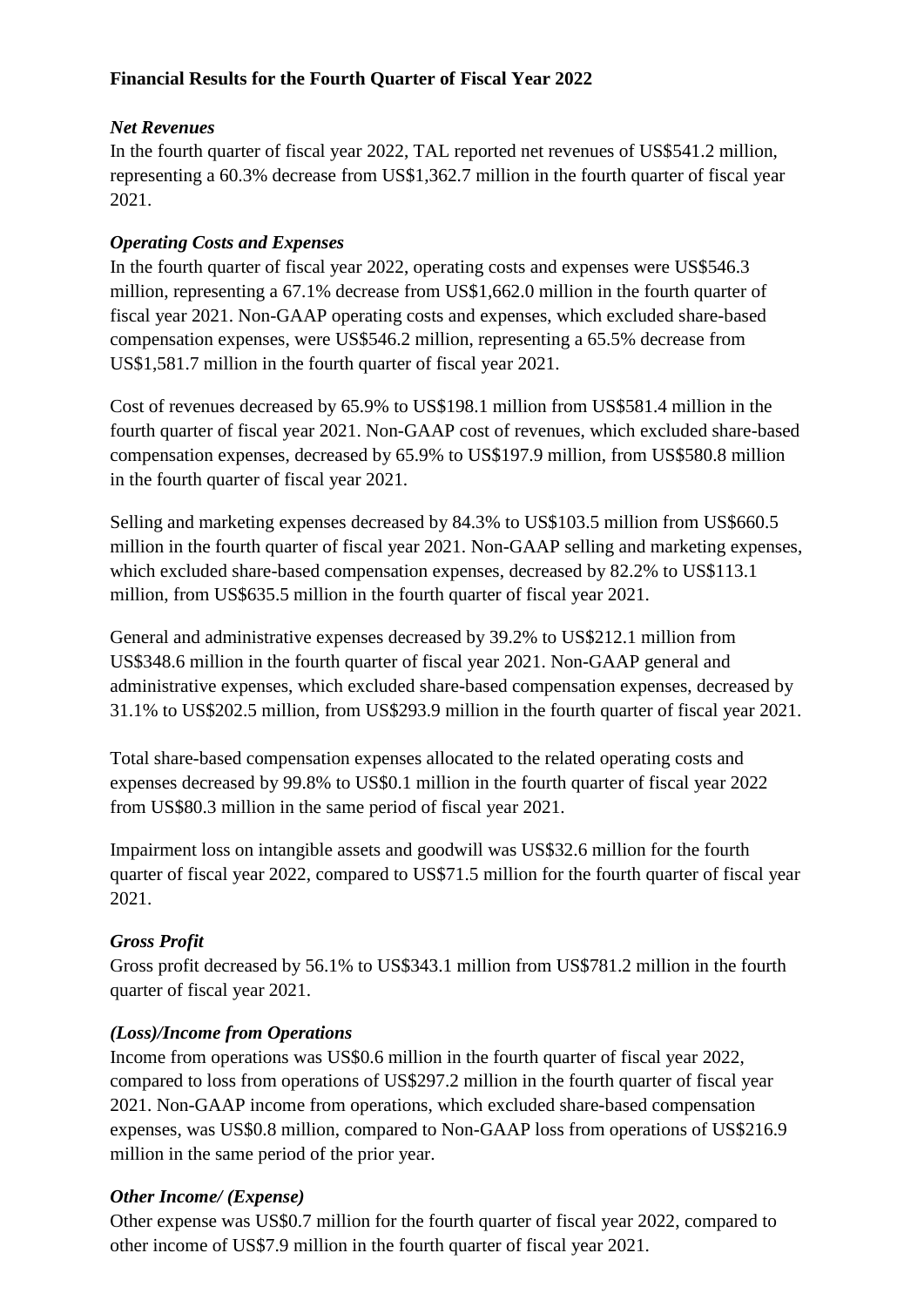#### *Impairment Loss on Long-term Investments*

Impairment loss on long-term investments was US\$97.8 million for the fourth quarter of fiscal year 2022, compared to US\$6.2 million for the fourth quarter of fiscal year 2021.

#### *Income Tax Benefit/ (Expense)*

Income tax expense was US\$29.9 million in the fourth quarter of fiscal year 2022, compared to US\$80.5 million of income tax benefit in the fourth quarter of fiscal year 2021.

#### *Net Loss Attributable to TAL Education Group*

Net loss attributable to TAL was US\$108.1 million in the fourth quarter of fiscal year 2022, compared to net loss attributable to TAL of US\$169.0 million in the fourth quarter of fiscal year 2021. Non-GAAP net loss attributable to TAL, which excluded share-based compensation expenses, was US\$108.0 million, compared to Non-GAAP net loss attributable to TAL of US\$88.7 million in the fourth quarter of fiscal year 2021.

#### *Basic and Diluted Net Loss per ADS*

Basic and diluted net loss per ADS were both US\$0.17 in the fourth quarter of fiscal year 2022. Non-GAAP basic and diluted net loss per ADS, which excluded share-based compensation expenses, were both US\$0.17, in the fourth quarter of fiscal year 2022.

#### *Cash, Cash Equivalents, and Short-Term Investments*

As of February 28, 2022, the Company had US\$1,638.2 million of cash and cash equivalents and US\$1,070.5 million of short-term investments, compared to US\$3,243.0 million of cash and cash equivalents and US\$2,694.5 million of short-term investments as of February 28, 2021.

#### *Deferred Revenue*

The Company's deferred revenue balance was US\$187.7 million, compared to US\$1,417.5 million as of February 28, 2021, representing a year-over-year decrease of 87.2%.

## **Financial Results for the Fiscal Year Ended February 28, 2022**

#### *Net Revenues*

For fiscal year 2022, TAL reported net revenues of US\$4,390.9 million, representing a 2.3% decrease from US\$4,495.8 million in the fiscal year 2021.

## *Operating Costs and Expenses*

In the fiscal year 2022, operating costs and expenses were US\$5,026.2 million, a 1.5% increase from US\$4,953.5 million in the fiscal year 2021. Non-GAAP operating costs and expenses, which excluded share-based compensation expenses, were US\$4,851.4 million, a 2.2% increase from US\$4,748.5 million in the fiscal year 2021.

Cost of revenues grew by 7.6% to US\$2,203.3 million from US\$2,048.6 million in the fiscal year 2021. Non-GAAP cost of revenues, which excluded share-based compensation expenses, increased by 7.6% to US\$2,202.2 million from US\$2,046.8 million in the fiscal year 2021.

Selling and marketing expenses decreased by 33.4% to US\$1,118.1 million from US\$1,680.1 million in the fiscal year 2021. Non-GAAP selling and marketing expenses, which excluded share-based compensation expenses, decreased by 34.4% to US\$1,064.3 million from US\$1,623.4 million in the fiscal year 2021.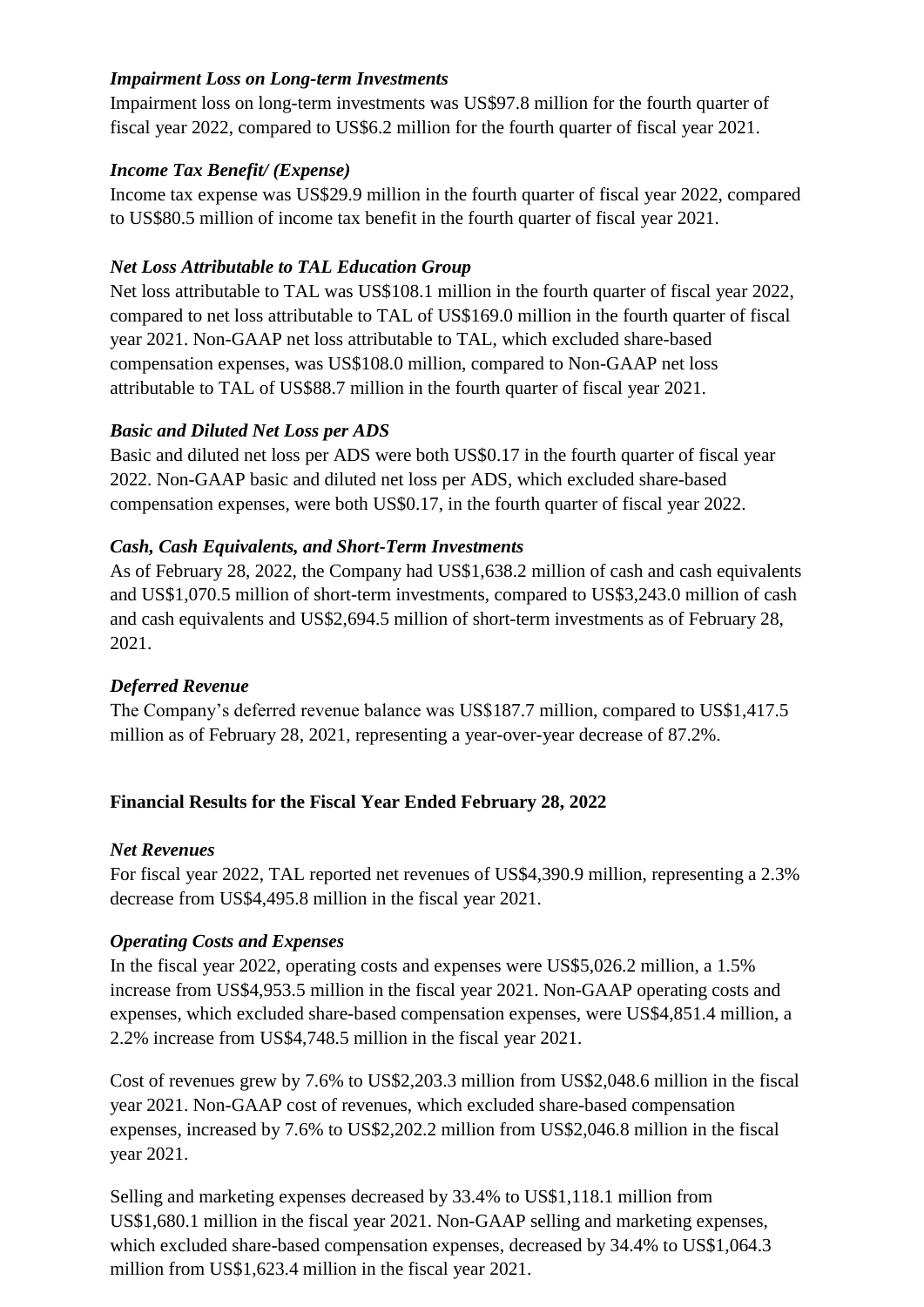General and administrative expenses increased by 7.4% to US\$1,199.7 million from US\$1,117.3 million in the fiscal year 2021. Non-GAAP general and administrative expenses, which excluded share-based compensation expenses, increased by 11.2% to US\$1,079.9 million from US\$970.8 million in the fiscal year 2021.

Total share-based compensation expenses allocated to the related operating costs and expenses decreased by 14.7% to US\$174.8 million in the fiscal year 2022 from US\$204.9 million in fiscal year 2021.

Impairment loss on intangible assets and goodwill was US\$505.1 million for the fiscal year 2022, compared to US\$107.5 million for the fiscal year 2021.

#### *Gross Profit*

Gross profit decreased by 10.6% to US\$2,187.6 million from US\$2,447.2 million in the fiscal year 2021.

## *Loss from Operations*

Loss from operations was US\$614.5 million in the fiscal year 2022, compared to loss from operations of US\$438.2 million in the prior year. Non-GAAP loss from operations, which excluded share-based compensation expenses, was US\$439.7 million for the fiscal year 2022, compared to non-GAAP loss from operations of US\$233.3 million in the fiscal year 2021.

#### *Other Income*

Other income was US\$17.0 million for the fiscal year 2022. Other income was US\$140.9 million for the fiscal year 2021.

## *Impairment Loss on Long-term Investments*

Impairment loss on long-term investments was US\$275.9 million for the fiscal year 2022, compared to US\$24.6 million for the fiscal year 2021.

## *Income Tax Benefit/ (Expense)*

Income tax expense was US\$397.0 million in the fiscal year 2022, compared to US\$69.9 million of income tax benefit in the fiscal year 2021.

## *Net (Loss)/Income Attributable to TAL Education Group*

Net loss attributable to TAL was US\$1,136.1 million in the fiscal year 2022, compared to net loss attributable to TAL of US\$116.0 million in the fiscal year 2021. Non-GAAP net loss attributable to TAL, which excluded share-based compensation expenses, was US\$961.3 million, compared to Non-GAAP net income attributable to TAL of US\$89.0 million in the fiscal year 2021.

## *Basic and Diluted Net Loss per ADS*

Basic and diluted net loss per ADS were both US\$1.76 in the fiscal year 2022. Non-GAAP basic and Non-GAAP diluted net loss per ADS, which excluded share-based compensation expenses, were both US\$1.49.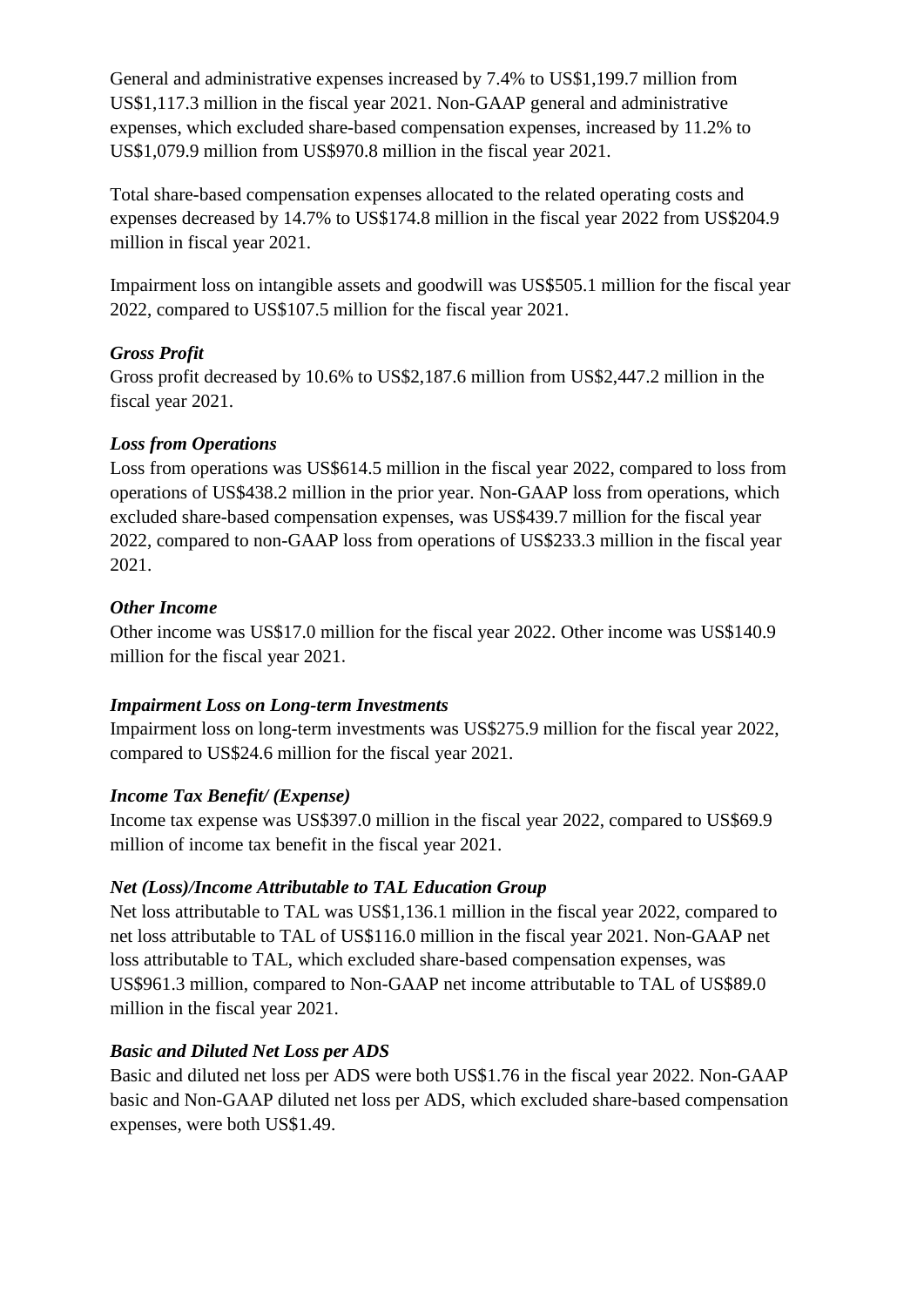#### **Extension of Share Repurchase Program by the Company**

TAL's board of directors (the "Board") has authorized to extend its share repurchase program launched in April 2021 by 12 months. Since launch, the Company has repurchased approximately US\$196.3 million of its American depositary shares under the share repurchase program. Pursuant to the extended share repurchase program, the Company may repurchase up to approximately US\$803.7 million of its common shares through April 30, 2023. The share repurchases may be effected from time to time on the open market at prevailing market prices, in privately negotiated transactions, in block trades and/or through other legally permissible means, depending on market conditions and will be implemented in accordance with applicable rules and regulations. The Company expects to fund the repurchases out of its existing cash balance.

Separately, the Company was also informed by senior management of the Company of their intention to use their personal funds to purchase up to an aggregate of US\$100 million worth of the Company's common shares during a 12-month period following today, pursuant and subject to applicable laws and the Company's securities trading policy. The proposed share purchases may be made from time to time in the open market at prevailing market prices, in privately negotiated transactions, in block trades and/or through other legally permissible means, depending on market conditions and in accordance with applicable rules and regulations.

#### **Changes to Board Composition**

TAL has announced the appointment of Ms. Janet Yan Feng to the Board and the resignation of Ms. Jane Jie Sun from the Board, both effective April 29, 2022. Ms. Feng will serve as the chairperson of the audit committee of the Board, a member of the compensation committee of the Board, and a member of the nominating and corporate governance committee of the Board.

"We are delighted to welcome Janet to the Board," said Mr. Bangxin Zhang, Founder, Director and Chief Executive Officer of TAL, "We believe Janet will bring significant value to TAL as we continue to transform our business. On behalf of the Board and the Company, I would also like thank Jane for her over-a-decade of service."

Ms. Janet Yan Feng currently serves as a senior vice president and the chief executive officer of the financial services business unit of Trip.com Group Limited (Nasdaq: TCOM), where she has held a number of general management and finance positions since 2004. Prior to that, Ms. Feng served as a senior audit manager at PricewaterhouseCoopers Zhong Tian LLP from 2000 to 2004. Ms. Feng received her MBA degree in 2008 and bachelor's degree in 2000 from Shanghai Jiao Tong University. Further, effective on April 29, Mr. Bangxin Zhang will serve as the chairman of the Board, whereas Mr. Yunfeng Bai will continue serving as a director.

#### **Conference Call**

The Company will host a conference call and live webcast to discuss its financial results for the fourth fiscal quarter of fiscal year 2022 ended February 28, 2022 at 8:00 a.m. Eastern Time on April 29, 2022 (8:00 p.m. Beijing time on April 29, 2022).

Please note that you will need to pre-register for conference call participation, using the link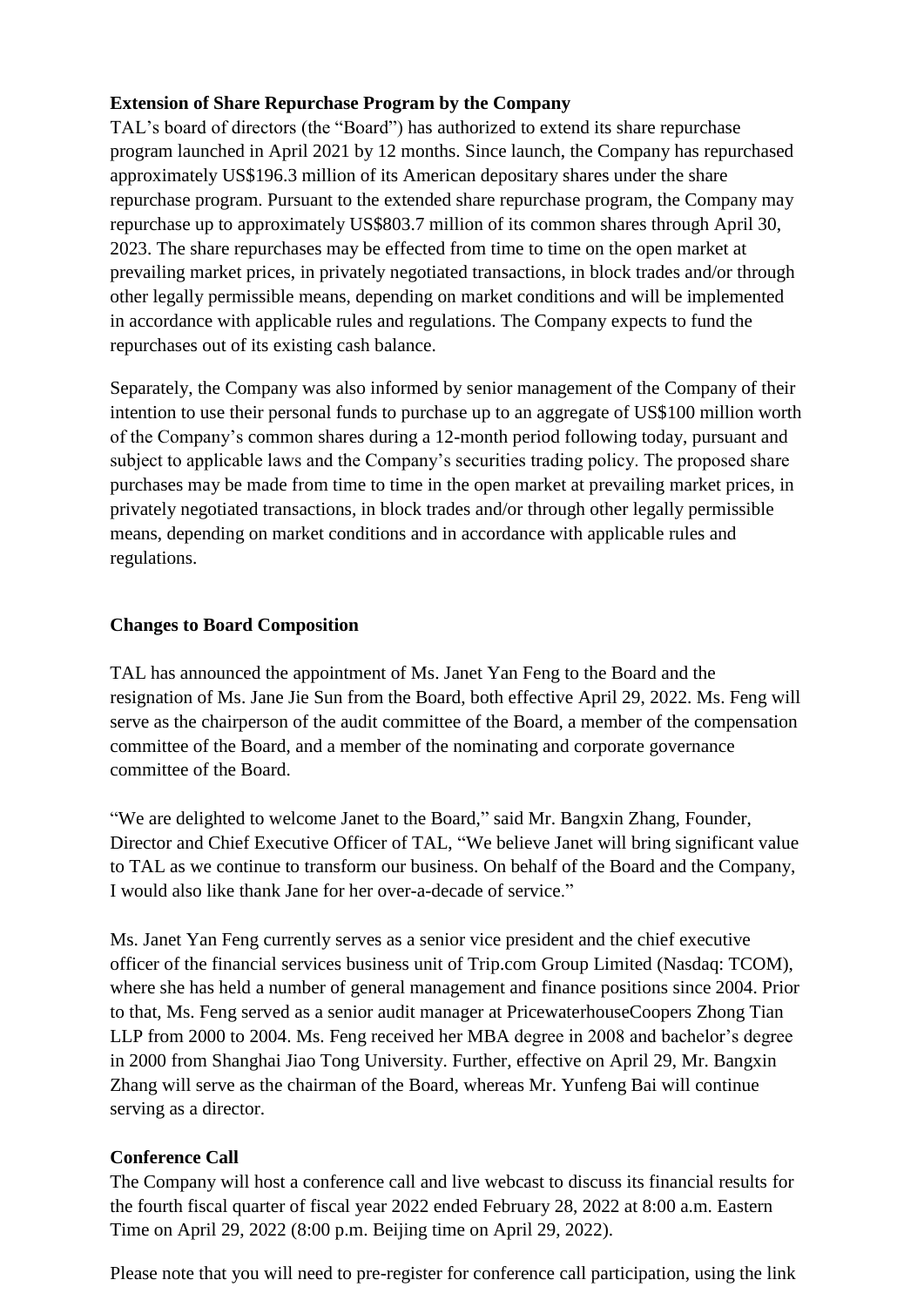provided below. Upon registering, you will be sent participant dial-in numbers, Direct Event passcode and unique registrant ID by email.

Conference call registration link: http://apac.directeventreg.com/registration/event/5787527. It will automatically direct you to the registration page of "TAL Education Group Fourth Quarter of Fiscal Year 2022 Earnings Conference Call", where you may fill in your details for RSVP. When you are requested to submit a participant conference ID, please enter the number "5787527".

In the 10 minutes prior to the call start time, you may use the conference access information (including dial-in number(s), Direct Event passcode and unique registrant ID) provided in the confirmation email that you have received following your pre-registration.

A live and archived webcast of the conference call will be available on the Investor Relations section of TAL's website at https://ir.100tal.com/.

A telephone replay of the conference call will be available through 9:59 a.m. on May 6, 2022, U.S. Eastern time (9:59 p.m. Beijing time on May 6, 2022).The dial-in details for the replay are as follows:

| - U.S. toll free:      | $+1 - 855 - 452 - 5696$ |
|------------------------|-------------------------|
| - Hong Kong toll free: | 800-963-117             |
| - International toll:  | $+61-2-8199-0299$       |
| Conference ID:         | 5787527                 |

#### **Safe Harbor Statement**

This announcement contains forward-looking statements. These statements are made under the "safe harbor" provisions of the U.S. Private Securities Litigation Reform Act of 1995. These forward-looking statements can be identified by terminology such as "will," "expects," "anticipates," "future," "intends," "plans," "believes," "estimates" and similar statements. Among other things, TAL Education Group's strategic and operational plans contain forward-looking statements. The Company may also make written or oral forwardlooking statements in its reports filed with, or furnished to, the U.S. Securities and Exchange Commission, in its annual reports to shareholders, in press releases and other written materials and in oral statements made by its officers, directors or employees to third parties. Statements that are not historical facts, including statements about the Company's beliefs and expectations, are forward-looking statements. Forward-looking statements involve inherent risks and uncertainties. A number of factors could cause actual results to differ materially from those contained in any forward-looking statement, including but not limited to the following: the Company's ability to continue to provide competitive learning services and products; the Company's ability to continue to recruit, train and retain talents; the Company's ability to improve the content of current course offerings and develop new courses; the Company's ability to maintain and enhance its brand; the Company's ability to maintain and continue to improve its teaching results; and the Company's ability to compete effectively against its competitors. Further information regarding these and other risks is included in the Company's reports filed with, or furnished to the U.S. Securities and Exchange Commission. All information provided in this press release and in the attachments is as of the date of this press release, and TAL Education Group undertakes no duty to update such information or any forward-looking statement, except as required under applicable law.

## **About TAL Education Group**

TAL Education Group is a smart learning solutions provider in China. The acronym "TAL" stands for "Tomorrow Advancing Life", which reflects our vision to promote top learning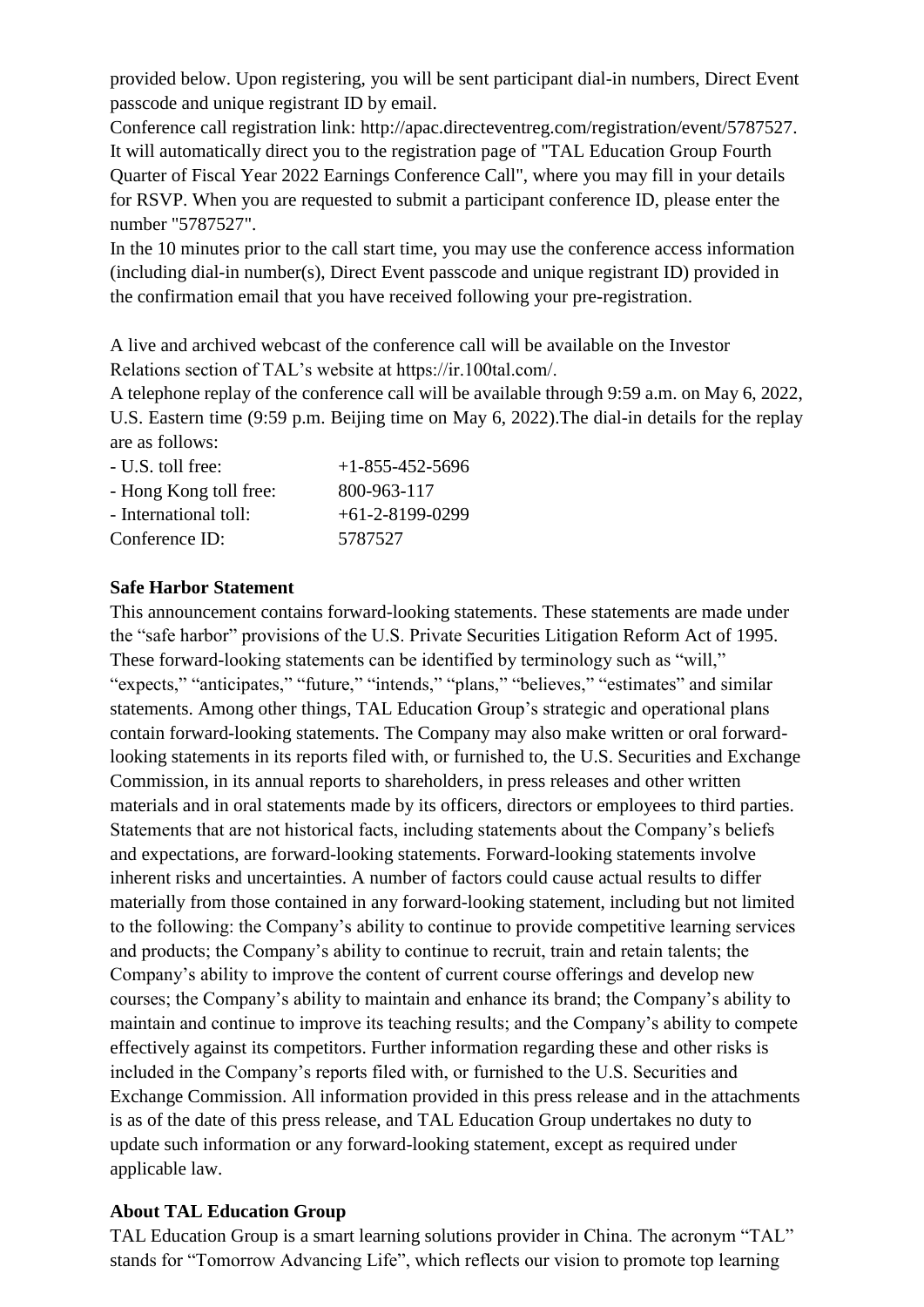opportunities for students through both high-quality teaching and content, as well as leading edge application of technology in the education experience. TAL Education Group offers comprehensive learning services to students from pre-school to the twelfth grade primarily through three flexible class formats: small classes, personalized premium services, and online courses. Our learning services mainly cover enrichment learnings programs and some academic subjects in and out of China. Our ADSs trade on the New York Stock Exchange under the symbol "TAL".

#### **About Non-GAAP Financial Measures**

In evaluating its business, TAL considers and uses the following measures defined as non-GAAP financial measures by the SEC as supplemental metrics to review and assess its operating performance: non-GAAP operating costs and expenses, non-GAAP cost of revenues, non-GAAP selling and marketing expenses, non-GAAP general and administrative expenses, non-GAAP income from operations, non-GAAP net income attributable to TAL, non-GAAP basic and non-GAAP diluted net income per ADS. To present each of these non-GAAP measures, the Company excludes share-based compensation expenses. The presentation of these non-GAAP financial measures is not intended to be considered in isolation or as a substitute for the financial information prepared and presented in accordance with GAAP. For more information on these non-GAAP financial measures, please see the table captioned "Reconciliations of non-GAAP measures to the most comparable GAAP measures" set forth at the end of this release.

TAL believes that these non-GAAP financial measures provide meaningful supplemental information regarding its performance and liquidity by excluding share-based expenses that may not be indicative of its operating performance from a cash perspective. TAL believes that both management and investors benefit from these non-GAAP financial measures in assessing its performance and when planning and forecasting future periods. These non-GAAP financial measures also facilitate management's internal comparisons to TAL's historical performance and liquidity. TAL computes its non-GAAP financial measures using the same consistent method from quarter to quarter and from period to period. TAL believes these non-GAAP financial measures are useful to investors in allowing for greater transparency with respect to supplemental information used by management in its financial and operational decision making. A limitation of using non-GAAP measures is that these non-GAAP measures exclude share-based compensation charges that have been and will continue to be for the foreseeable future a significant recurring expense in the Company's business. Management compensates for these limitations by providing specific information regarding the GAAP amounts excluded from each non-GAAP measure. The accompanying tables have more details on the reconciliations between GAAP financial measures that are most directly comparable to non-GAAP financial measures.

#### **For further information, please contact:**

Jackson Ding Investor Relations TAL Education Group Tel: +86 10 5292 6669-8809 Email: [ir@tal.com](mailto:ir@tal.com)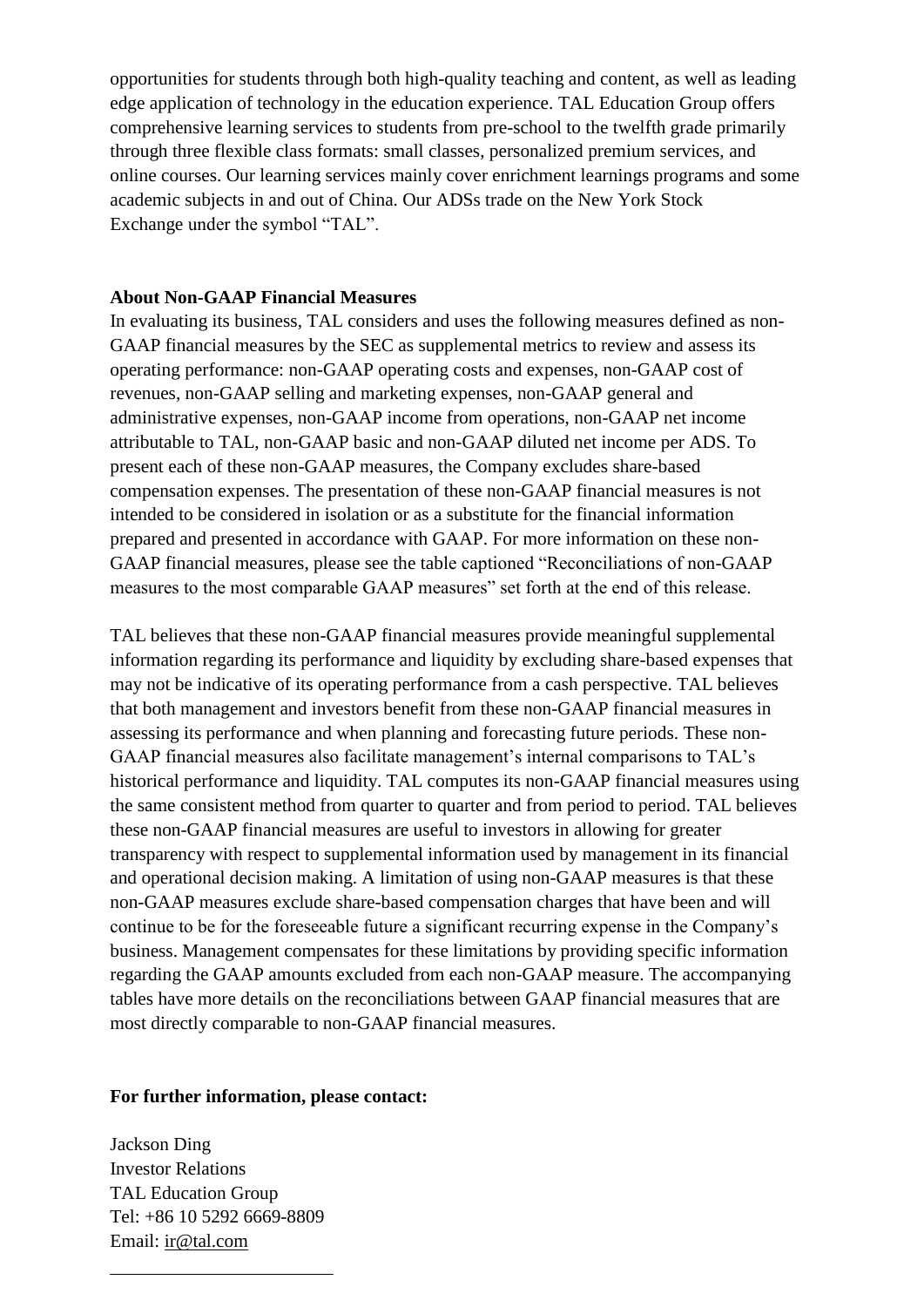# **TAL EDUCATION GROUP UNAUDITED CONDENSED CONSOLIDATED BALANCE SHEETS**

**(In thousands of U.S. dollars)**

|                                                    | As of<br>February 28,<br>2021 | As of<br>February 28,<br>2022 |
|----------------------------------------------------|-------------------------------|-------------------------------|
| <b>ASSETS</b>                                      |                               |                               |
| <b>Current assets</b>                              |                               |                               |
| Cash and cash equivalents                          | \$3,242,953                   | \$1,638,189                   |
| Restricted cash-current                            | 1,758,937                     | 755,646                       |
| Short-term investments                             | 2,694,555                     | 1,070,535                     |
| Inventory                                          | 38,675                        | 21,830                        |
| Amounts due from related parties-current           | 2,964                         | 919                           |
| Income tax receivables                             | 15,641                        | 19,504                        |
| Prepaid expenses and other current assets          | 403,110                       | 124,764                       |
| <b>Total current assets</b>                        | 8,156,835                     | 3,631,387                     |
| Restricted cash-non-current                        | 16,094                        | 287,951                       |
| Property and equipment, net                        | 511,415                       | 281,226                       |
| Deferred tax assets                                | 317,189                       | 6,747                         |
| Rental deposits                                    | 102,555                       | 10,770                        |
| Intangible assets, net                             | 66,041                        | 1,696                         |
| Land use right, net                                | 216,702                       | 217,708                       |
| Goodwill                                           | 454,413                       |                               |
| Amounts due from related parties-non-current       |                               | 77                            |
| Long-term investments                              | 667,636                       | 412,476                       |
| Long-term prepayments and other non-current assets | 57,694                        | 5,418                         |
| Operating lease right-of-use assets                | 1,545,735                     | 227,072                       |
| <b>Total assets</b>                                | \$12,112,309                  | \$5,082,528                   |
| <b>LIABILITIES AND EQUITY</b>                      |                               |                               |
| <b>Current liabilities</b>                         |                               |                               |
| Accounts payable                                   | \$353,778                     | \$89,838                      |
| Deferred revenue-current                           | 1,387,493                     | 187,718                       |
| Amounts due to related parties-current             | 3,488                         | 205                           |
| Accrued expenses and other current liabilities     | 911,283                       | 509,461                       |
| Income tax payable                                 | 65,138                        | 49,257                        |
| Current portion of long-term debt                  | 270,000                       |                               |
| Operating lease liabilities, current portion       | 382,671                       | 66,105                        |
| <b>Total current liabilities</b>                   | 3,373,851                     | 902,584                       |
| Deferred revenue-non-current                       | 30,005                        | 14                            |
| Deferred tax liabilities                           | 10,333                        | 1,680                         |
| Bond payable                                       | 2,300,000                     |                               |
| Operating lease liabilities, non-current portion   | 1,193,564                     | 175,988                       |
| <b>Total liabilities</b>                           | 6,907,753                     | 1,080,266                     |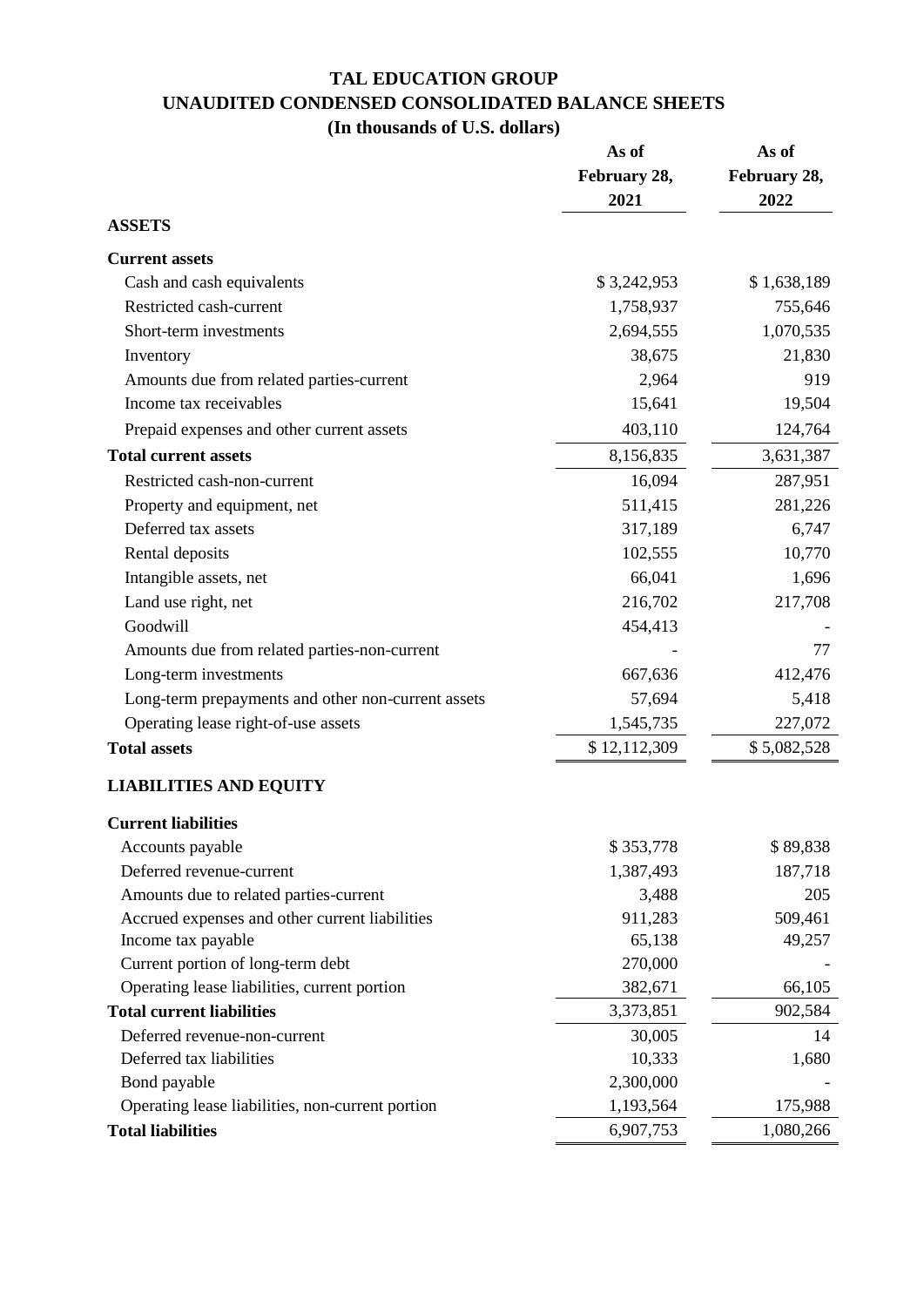| <b>Mezzanine equity</b>                        |              |             |
|------------------------------------------------|--------------|-------------|
| Redeemable non-controlling interests           | 1,775        |             |
| <b>Equity</b>                                  |              |             |
| Class A common shares                          | 148          | 167         |
| Class B common shares                          | 67           | 49          |
| Additional paid-in capital                     | 4,369,125    | 4,358,265   |
| Statutory reserve                              | 121,285      | 154,362     |
| Retained earnings/(accumulated deficit)        | 624,883      | (544, 309)  |
| Accumulated other comprehensive income         | 86,321       | 61,617      |
| <b>Total TAL Education Group's equity</b>      | 5,201,829    | 4,030,151   |
| Noncontrolling interest                        | 952          | (27, 889)   |
| <b>Total equity</b>                            | 5,202,781    | 4,002,262   |
| Total liabilities, mezzanine equity and equity | \$12,112,309 | \$5,082,528 |
|                                                |              |             |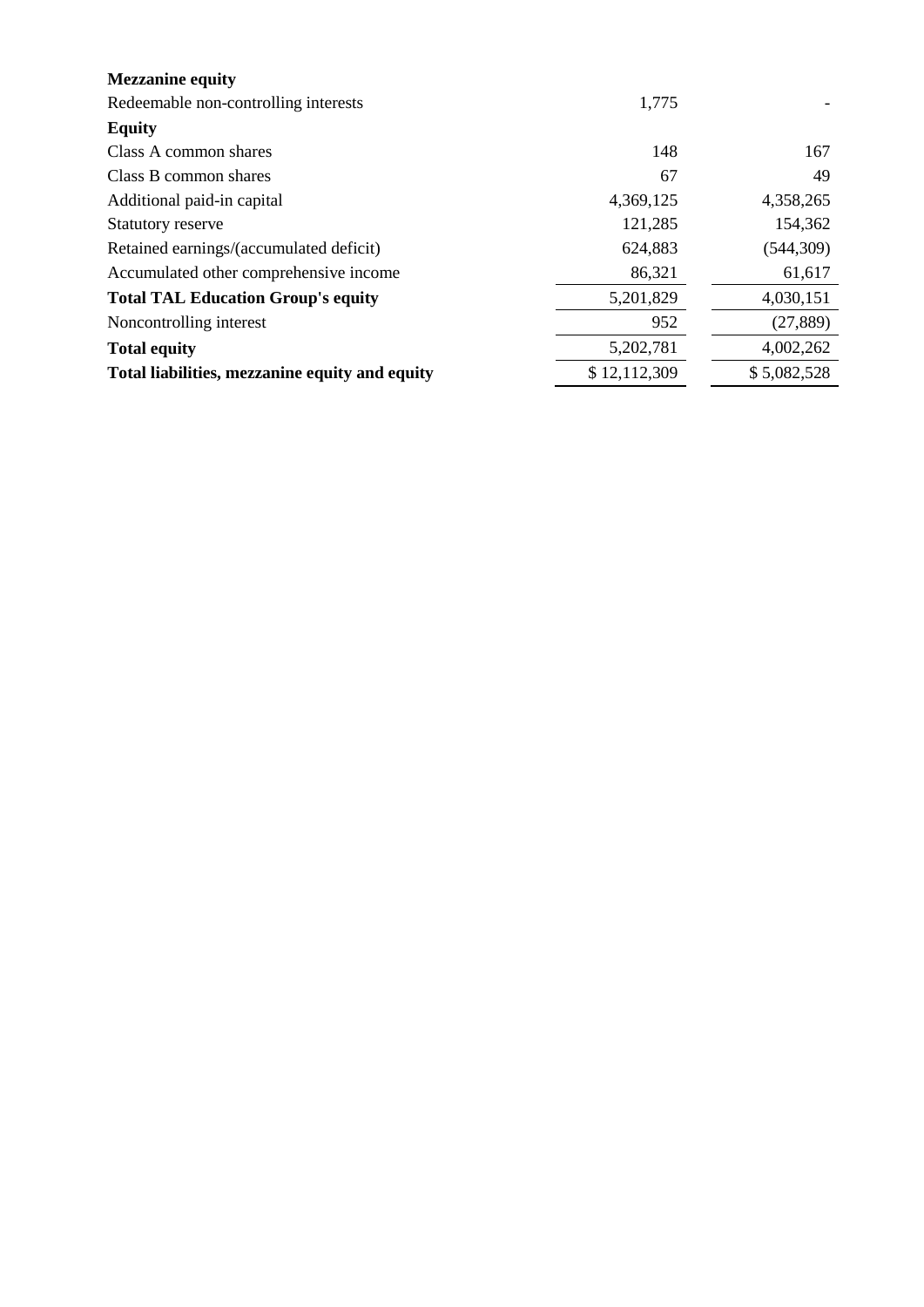## **TAL EDUCATION GROUP UNAUDITED CONDENSED CONSOLIDATED STATEMENTS OF OPERATIONS (In thousands of U.S. dollars, except share, ADS, per share and per ADS data)**

|                                                                                          | <b>For the Three Months Ended</b><br>February 28, |              | <b>For the Fiscal Year Ended</b><br>February 28, |               |
|------------------------------------------------------------------------------------------|---------------------------------------------------|--------------|--------------------------------------------------|---------------|
|                                                                                          |                                                   |              |                                                  |               |
|                                                                                          | 2021                                              | 2022         | 2021                                             | 2022          |
| Net revenues                                                                             | \$1,362,689                                       | \$541,152    | \$4,495,755                                      | \$4,390,907   |
| Cost of revenues (note 1)                                                                | 581,449                                           | 198,084      | 2,048,561                                        | 2,203,336     |
| Gross profit                                                                             | 781,240                                           | 343,068      | 2,447,194                                        | 2,187,571     |
| <b>Operating expenses (note 1)</b>                                                       |                                                   |              |                                                  |               |
| Selling and marketing                                                                    | 660,452                                           | 103,475      | 1,680,050                                        | 1,118,141     |
| General and administrative                                                               | 348,605                                           | 212,113      | 1,117,324                                        | 1,199,708     |
| Impairment loss on intangible<br>assets and goodwill                                     | 71,504                                            | 32,613       | 107,535                                          | 505,050       |
| Total operating expenses                                                                 | 1,080,561                                         | 348,201      | 2,904,909                                        | 2,822,899     |
| Government subsidies                                                                     | 2,111                                             | 5,777        | 19,491                                           | 20,812        |
| (Loss)/income from operations                                                            | (297,210)                                         | 644          | (438, 224)                                       | (614, 516)    |
| Interest income                                                                          | 35,167                                            | 18,535       | 114,232                                          | 103,179       |
| Interest expense                                                                         | (7,568)                                           |              | (16,946)                                         | (7, 871)      |
| Other income/(expense)                                                                   | 7,930                                             | (661)        | 140,878                                          | 16,950        |
| Impairment loss on long-term<br>investments                                              | (6,206)                                           | (97, 809)    | (24, 563)                                        | (275, 872)    |
| Loss before income tax<br>benefit/(expense) and income from<br>equity method investments | (267, 887)                                        | (79, 291)    | (224, 623)                                       | (778, 130)    |
| Income tax benefit/(expense)                                                             | 80,453                                            | (29, 872)    | 69,897                                           | (396,992)     |
| Income from equity method<br>investments                                                 | 5,324                                             | 316          | 11,676                                           | 10,787        |
| <b>Net Loss</b>                                                                          | \$(182,110)                                       | \$(108, 847) | \$(143,050)                                      | \$(1,164,335) |
| Add: Net loss attributable to<br>noncontrolling interest                                 | 13,108                                            | 724          | 27,060                                           | 28,220        |
| <b>Total net loss attributable to TAL</b><br><b>Education Group</b>                      | \$(169,002)                                       | \$(108, 123) | \$(115,990)                                      | \$(1,136,115) |
| Net loss per common share                                                                |                                                   |              |                                                  |               |
| <b>Basic</b>                                                                             | \$ (0.80)                                         | \$ (0.50)    | \$ (0.57)                                        | \$ (5.29)     |
| Diluted                                                                                  | (0.80)                                            | (0.50)       | (0.57)                                           | (5.29)        |
| Net loss per ADS (note 2)                                                                |                                                   |              |                                                  |               |
| <b>Basic</b>                                                                             | \$ (0.27)                                         | \$ (0.17)    | \$ (0.19)                                        | \$(1.76)      |
| Diluted                                                                                  | (0.27)                                            | (0.17)       | (0.19)                                           | (1.76)        |
| Weighted average shares used in<br>calculating net loss per common share                 |                                                   |              |                                                  |               |
| <b>Basic</b>                                                                             | 212,209,608                                       | 215,454,363  | 203,603,391                                      | 214,825,470   |
| Diluted                                                                                  | 212,209,608                                       | 215,454,363  | 203,603,391                                      | 214,825,470   |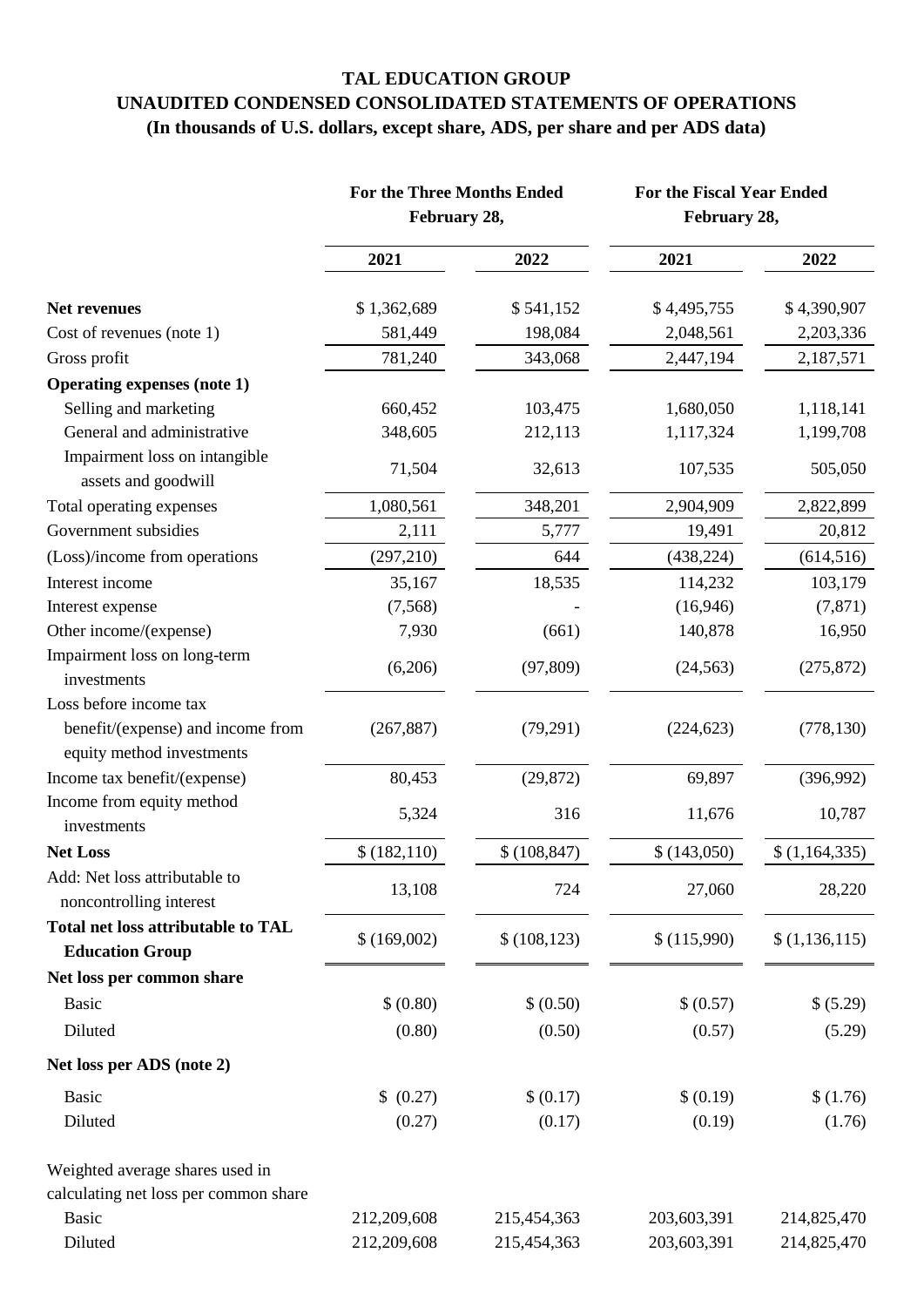Note1: Share-based compensation expenses are included in the operating costs and expenses as follows:

|                                     | <b>For the Three Months</b><br><b>Ended February 28,</b> |         | <b>For the Fiscal Year</b><br><b>Ended February 28,</b> |           |
|-------------------------------------|----------------------------------------------------------|---------|---------------------------------------------------------|-----------|
|                                     |                                                          |         |                                                         |           |
|                                     | 2021                                                     | 2022    | 2021                                                    | 2022      |
| Cost of revenues                    | \$645                                                    | \$138   | \$1,803                                                 | \$1,134   |
| Selling and marketing expenses      | 24,965                                                   | (9,590) | 56,609                                                  | 53,850    |
| General and administrative expenses | 54,728                                                   | 9,587   | 146,533                                                 | 119,848   |
| Total                               | \$80,338                                                 | \$135   | \$204,945                                               | \$174,832 |

Note 2: Three ADSs represent one Class A common Share.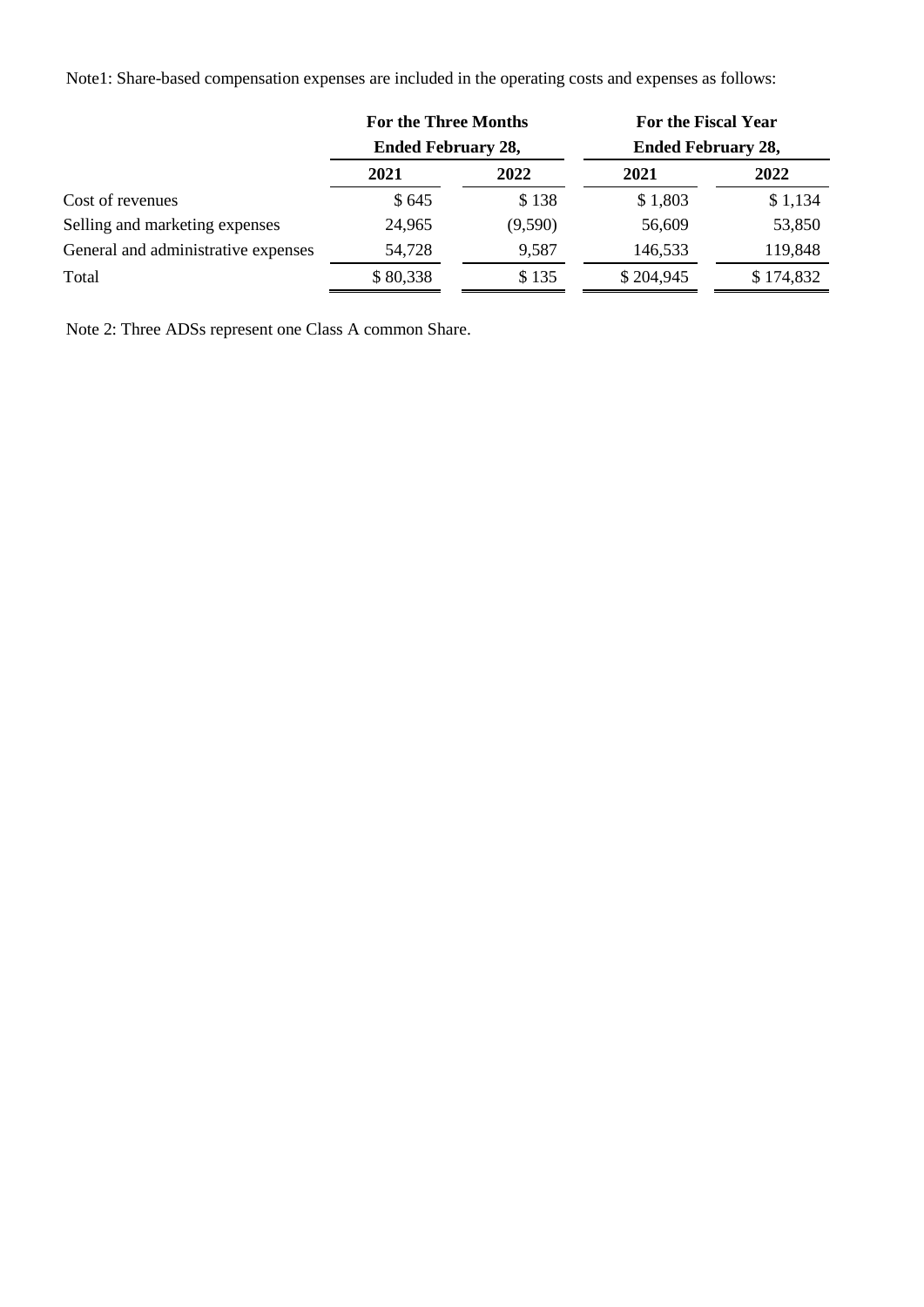## **TAL EDUCATION GROUP UNAUDITED CONDENSED CONSOLIDATED STATEMENTS OF COMPREHENSIVE LOSS (In thousands of U.S. dollars)**

|                                                                       | <b>For the Three Months Ended</b><br>February 28, |              | <b>For the Fiscal Year Ended</b><br>February 28, |               |
|-----------------------------------------------------------------------|---------------------------------------------------|--------------|--------------------------------------------------|---------------|
|                                                                       | 2021                                              | 2022         | 2021                                             | 2022          |
| <b>Net loss</b>                                                       | \$(182,110)                                       | \$(108, 847) | \$(143,050)                                      | (1,164,335)   |
| Other comprehensive<br>income/(loss), net of tax                      | 28,664                                            | (7,533)      | 116,498                                          | (25, 325)     |
| <b>Comprehensive loss</b>                                             | (153, 446)                                        | (116,380)    | (26, 552)                                        | (1,189,660)   |
| Add: Comprehensive loss<br>attributable to noncontrolling<br>interest | 12,924                                            | 986          | 25,796                                           | 28,841        |
| <b>Comprehensive loss attributable</b><br>to TAL Education Group      | \$(140,522)                                       | \$(115,394)  | \$ (756)                                         | \$(1,160,819) |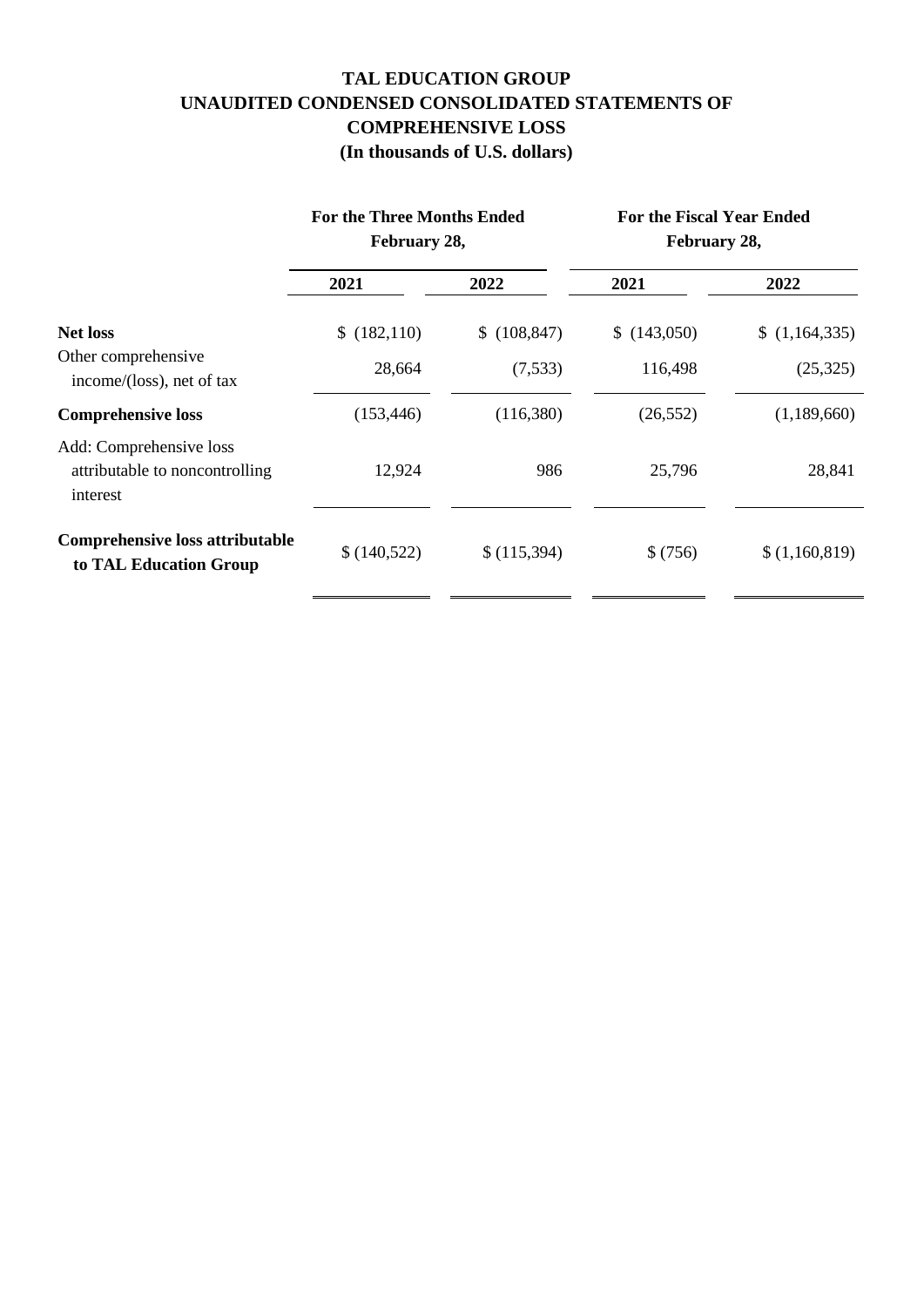#### **TAL EDUCATION GROUP**

## **Reconciliation of Non-GAAP Measures to the Most Comparable GAAP Measures (In thousands of U.S. dollars, except share, ADS, per share and per ADS data)**

|                                                                         | <b>For the Three Months</b><br><b>Ended February 28,</b> |             | For the Fiscal Year<br><b>Ended February 28,</b> |               |
|-------------------------------------------------------------------------|----------------------------------------------------------|-------------|--------------------------------------------------|---------------|
|                                                                         | 2021                                                     | 2022        | 2021                                             | 2022          |
| <b>Cost of revenues</b><br>Share-based compensation expense             | \$581,449                                                | \$198,084   | \$2,048,561                                      | \$2,203,336   |
| in cost of revenues                                                     | 645                                                      | 138         | 1,803                                            | 1,134         |
| <b>Non-GAAP</b> cost of revenues                                        | 580,804                                                  | 197,946     | 2,046,758                                        | 2,202,202     |
| Selling and marketing expenses<br>Share-based compensation expense      | 660,452                                                  | 103,475     | 1,680,050                                        | 1,118,141     |
| in selling and marketing expenses                                       | 24,965                                                   | (9,590)     | 56,609                                           | 53,850        |
| <b>Non-GAAP selling and marketing</b><br>expenses                       | 635,487                                                  | 113,065     | 1,623,441                                        | 1,064,291     |
| <b>General and administrative</b>                                       |                                                          |             |                                                  |               |
| expenses<br>Share-based compensation expense                            | 348,605                                                  | 212,113     | 1,117,324                                        | 1,199,708     |
| in general and administrative<br>expenses                               | 54,728                                                   | 9,587       | 146,533                                          | 119,848       |
| Non-GAAP general and                                                    |                                                          |             |                                                  |               |
| administrative expenses                                                 | 293,877                                                  | 202,526     | 970,791                                          | 1,079,860     |
| <b>Operating costs and expenses</b><br>Share-based compensation expense | 1,662,010                                                | 546,285     | 4,953,470                                        | 5,026,235     |
| in operating costs and expenses                                         | 80,338                                                   | 135         | 204,945                                          | 174,832       |
| <b>Non-GAAP</b> operating costs and                                     |                                                          |             |                                                  |               |
| expenses                                                                | 1,581,672                                                | 546,150     | 4,748,525                                        | 4,851,403     |
| (Loss)/income from operations                                           | (297, 210)                                               | 644         | (438, 224)                                       | (614, 516)    |
| Share based compensation expenses                                       | 80,338                                                   | 135         | 204,945                                          | 174,832       |
| <b>Non-GAAP</b> (loss)/income from<br>operations                        | (216, 872)                                               | 779         | (233, 279)                                       | (439, 684)    |
|                                                                         |                                                          |             |                                                  |               |
| <b>Net loss attributable to TAL</b>                                     |                                                          |             |                                                  |               |
| <b>Education Group</b>                                                  | (169,002)                                                | (108, 123)  | (115,990)                                        | (1, 136, 115) |
| Share based compensation expenses                                       | 80,338                                                   | 135         | 204,945                                          | 174,832       |
| Non-GAAP net (loss)/income                                              |                                                          |             |                                                  |               |
| attributable to TAL Education<br>Group                                  | \$ (88,664)                                              | \$(107,988) | \$88,955                                         | \$ (961,283)  |
|                                                                         |                                                          |             |                                                  |               |